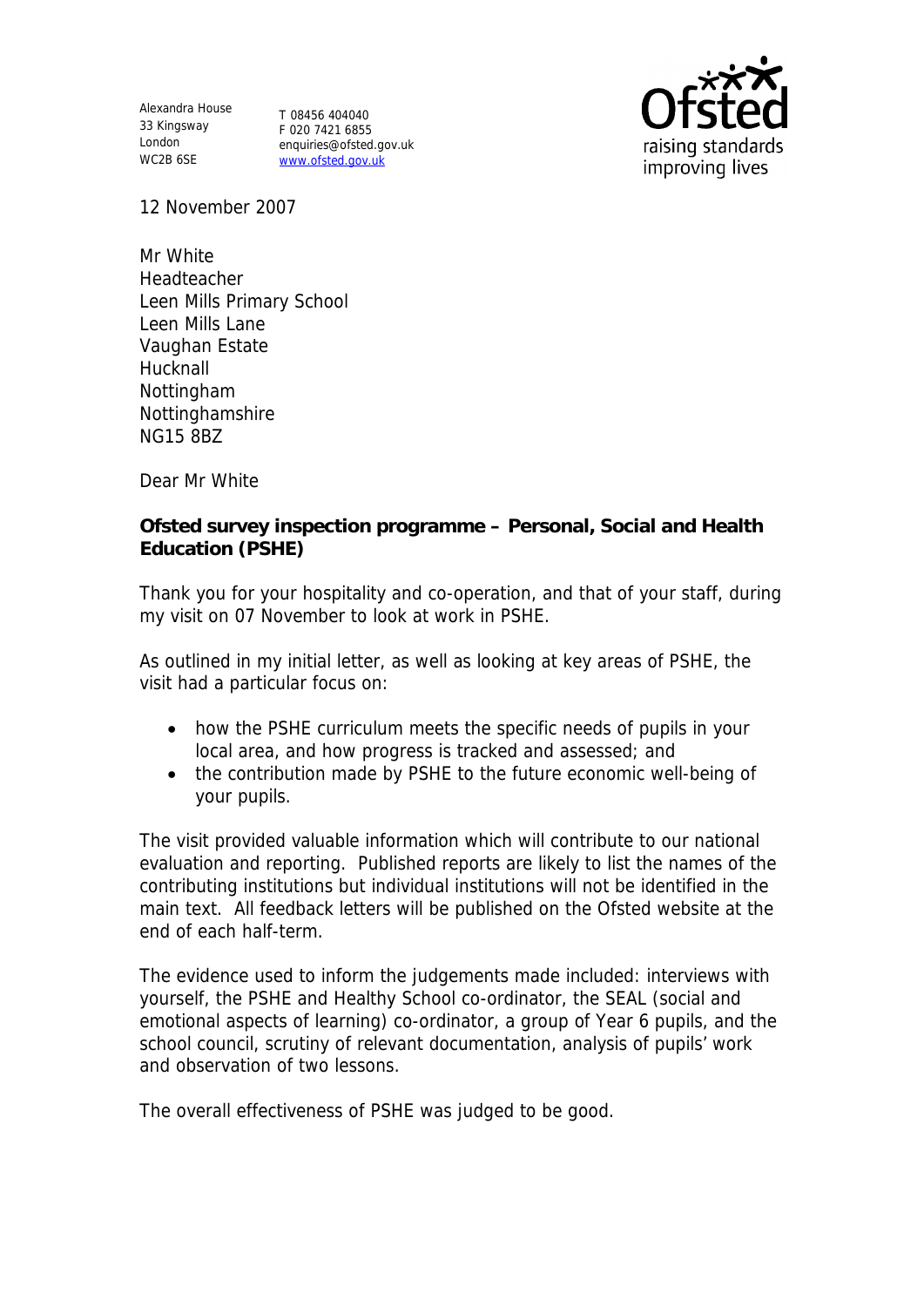## **Achievement**

Achievement in PSHE is good overall.

- Pupils' personal development and behaviour are excellent. They enjoy their work and have positive attitudes towards the subject. They listen well to each other and to their teachers and are developing confidence to express their ideas clearly.
- In the Foundation Stage children are making rapid progress, learning about a range of cultures, celebrating a variety of festivals, learning to appreciate different tastes and developing social skills.
- Pupils in other years know what is meant by a balanced diet and how to eat healthily, but they do not always put this into practice in the quality of packed lunches they bring to school.
- All pupils appreciate the need for physical activity and apply this knowledge by taking part in the wide range of activities provided.
- Older pupils have good knowledge of the dangers of smoking and substance misuse. They are less secure in their understanding of the mental and physical changes that occur whilst growing up.

**Quality of teaching and learning of PSHE** 

The quality of PSHE teaching seen was good.

- Teachers have good subject knowledge, excellent relationships with their classes and act as excellent role models.
- SEAL materials are used selectively to enhance teaching.
- Effective use is made of teaching assistants to make sure lessons run smoothly.
- Assessment does take place using informal methods but, except for the Foundation Stage, it is not sufficiently detailed.
- Pupils are very well supported. They feel safe and secure and teachers demonstrate a high degree of care and concern for them.

**Quality of the curriculum** 

The curriculum is good.

- The curriculum has been enhanced by the judicious introduction of Social and Emotional Aspects of Learning (SEAL) materials.
- The school is part of the Healthy School Programme this has had a positive impact on lunchtime, healthy eating, playtime activities and the PSHE curriculum.
- All pupils are enthusiastic and know about the school council and experience active citizenship through its work.
- A range of activities and clubs, for example the Life Education caravan, breakfast club, gardening club, and the sports link with Fundsport uk,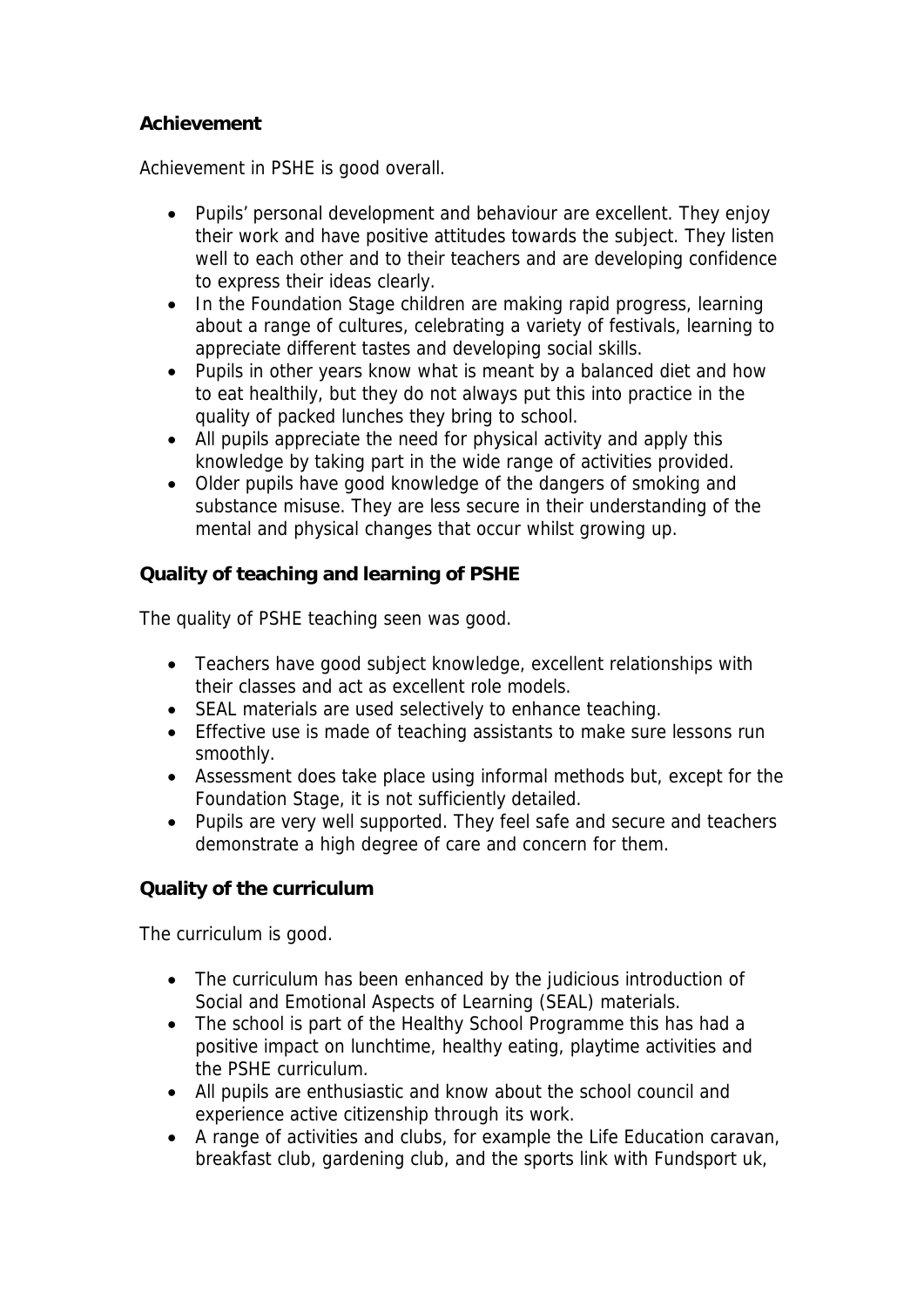add greatly to provision by providing opportunities for pupils to interact socially with each other and with adults and keep fit.

- There is very effective liaison with the police on the drug education programme in Year 6.
- Schemes of work for PSHE are not well developed and need to be improved in order to ensure coverage of areas such as sex and relationships education, and aspects of citizenship.

**Leadership and management of PSHE** 

The leadership and management of PSHE is good.

- The senior leadership of the school has created a warm and welcoming ethos where pupils are stimulated to learn. This is clearly demonstrated by the behaviour of the pupils and the excellent display around the school.
- The shared understanding amongst all staff of the significance of PSHE for the pupils is strong. Developing the use of SEAL and achieving the full Healthy School Award are part of the school's improvement plan.
- Some monitoring and evaluation of the PSHE programme does take place but does not yet include lesson observation.

**Subject issue: how well are pupils prepared for future economic well-being?**

This aspect is satisfactory.

- Pupils throughout the school do have opportunities to take responsibility and handle money.
- The proposed application procedure for the Playground Buddies scheme will begin to explore the world of work for some pupils.
- More could be done to help pupils understand finance, for example, managing their own pocket money, and thinking about different work roles.

## **Inclusion**

There is evidence of good practice.

- The school has a harmonious ethos where the pupils are happy and respectful and caring of each other.
- All pupils were included in lessons by skilful questioning techniques and teachers matching work carefully to ability levels or particular needs.
- The very few minority ethnic pupils are well integrated and achieve as well as other pupils.
- Vulnerable pupils are identified and given extra help, such as anger management sessions.